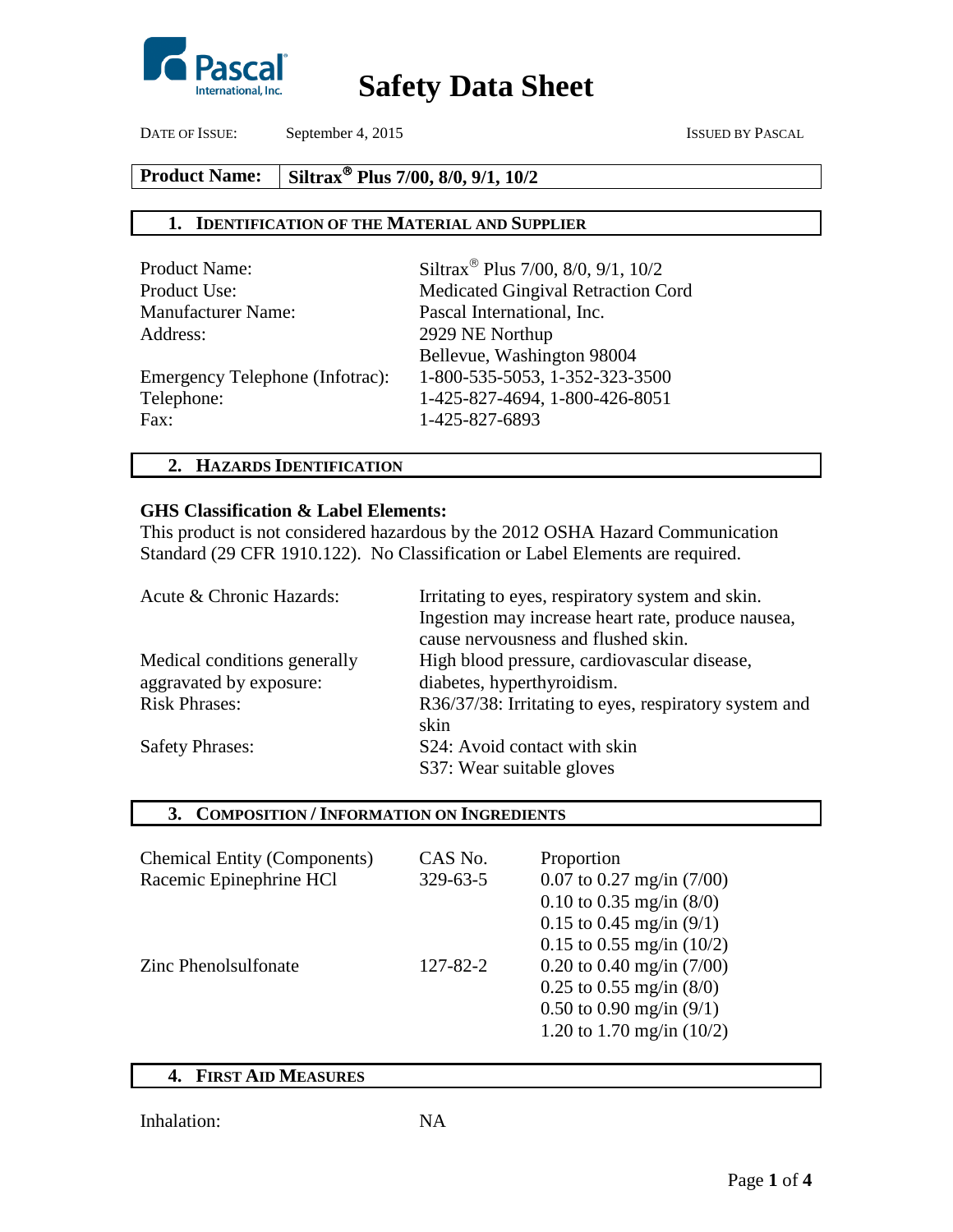

DATE OF ISSUE: September 4, 2015 ISSUED BY PASCAL

| <b>Product Name:</b>            | Siltrax <sup>®</sup> Plus 7/00, 8/0, 9/1, 10/2                                          |
|---------------------------------|-----------------------------------------------------------------------------------------|
|                                 |                                                                                         |
| Ingestion:                      | Do not induce vomiting. Give water or milk, seek<br>medical attention.                  |
| Skin:                           | Flush well with soap and water for at least 15<br>minutes.                              |
| Eye:                            | Flush well with water for at least 15 minutes.                                          |
| Signs and symptoms of exposure: | Nervousness, high pulse, sweating, headache.                                            |
| <b>First Aid Facilities:</b>    | Seek Medical assistance for further treatment,<br>observation and support if necessary. |

| Extinguishing Media:                                         | Suitable extinguishing media for the surrounding<br>fire should be used.                                                                |
|--------------------------------------------------------------|-----------------------------------------------------------------------------------------------------------------------------------------|
| Specific Hazards:<br>Precautions in connection with<br>fire: | None<br>Use of self contained breathing apparatus is<br>recommended. Wear protective clothing to prevent<br>contact with skin and eyes. |

## **6. ACCIDENTAL RELEASE MEASURES**

| <b>Emergency Procedures:</b> | N/A                                    |
|------------------------------|----------------------------------------|
| Clean Up Procedure:          | Sweep area and clean with soapy water. |

## **7. HANDLING AND STORAGE**

**5. FIRE FIGHTING MEASURES**

Handling: Use original container. Storage: Store in cool, well ventilated area. Protect from sunlight.

## **8. EXPOSURE CONTROLS / PERSONAL PROTECTION**

Exposure Limits: Not determined Respiratory Protection: N/A Eye Protection: Safety glasses/goggles Hand Protection: Protective gloves

Engineering controls: Standard room ventilation

## **9. PHYSICAL AND CHEMICAL PROPERTIES**

Odor None

Appearance Orange braided cotton cord pH Not determined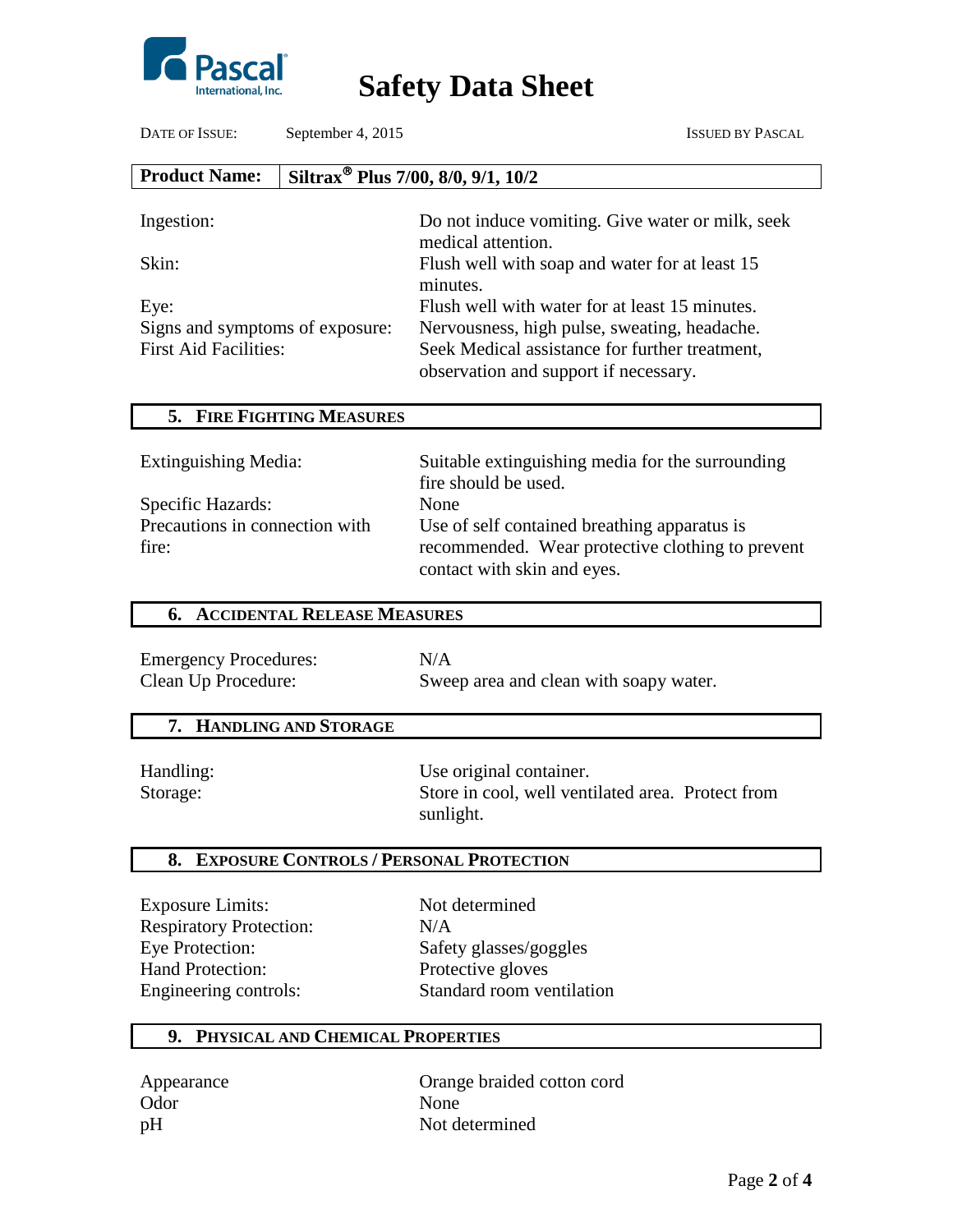

DATE OF ISSUE: September 4, 2015 ISSUED BY PASCAL

#### **Product Name: Plus 7/00, 8/0, 9/1, 10/2**

| Vapor Pressure           | Not determined                                                                                |
|--------------------------|-----------------------------------------------------------------------------------------------|
| Vapor Density            | Not determined                                                                                |
| <b>Boiling Point</b>     | Not determined                                                                                |
| Freezing / Melting Point | Not determined                                                                                |
| Solubility in Water      | Cord is not water soluble; racemic epinephrine and<br>zinc phenolsulfonate are water soluble. |
| Specific Gravity         | Not determined                                                                                |
| <b>Flash Point</b>       | Not determined                                                                                |
| Flammability             | Not determined                                                                                |

## **10. STABILITY AND REACTIVITY**

| <b>Chemical Stability:</b>  | Stable under ordinary conditions of use and storage.                                                |
|-----------------------------|-----------------------------------------------------------------------------------------------------|
|                             | Racemic epinephrine will degrade under extreme                                                      |
|                             | heat or light.                                                                                      |
| Conditions to Avoid:        | High heat, light                                                                                    |
| Incompatible Materials:     | Alkalines, Iron Salts. Contact with Ferric Sulfate<br>solutions may form black or blue precipitate. |
| Hazardous Decomposition     | None known                                                                                          |
| Products:                   |                                                                                                     |
|                             |                                                                                                     |
| <b>Hazardous Reactions:</b> | None known                                                                                          |

## **11. TOXICOLOGICAL INFORMATION**

| Hazardous Ingredient: |  |
|-----------------------|--|
|-----------------------|--|

Racemic Epinephrine HCl LD<sub>50</sub> (orally) MICE: 50 mg/kg Routes of Exposure: Refer to Section 4 of MSDS

| Ecotoxicity:                   | No known effects     |
|--------------------------------|----------------------|
| Persistence and Degradability: | No information found |

## **13. DISPOSAL CONSIDERATIONS**

**12. ECOLOGICAL INFORMATION**

| Disposal Method and Containers | Empty containers may be disposed of in waste<br>containers.                                |
|--------------------------------|--------------------------------------------------------------------------------------------|
| <b>Special Precautions</b>     | Disposal should be carried out in compliance with<br>federal, state and local regulations. |